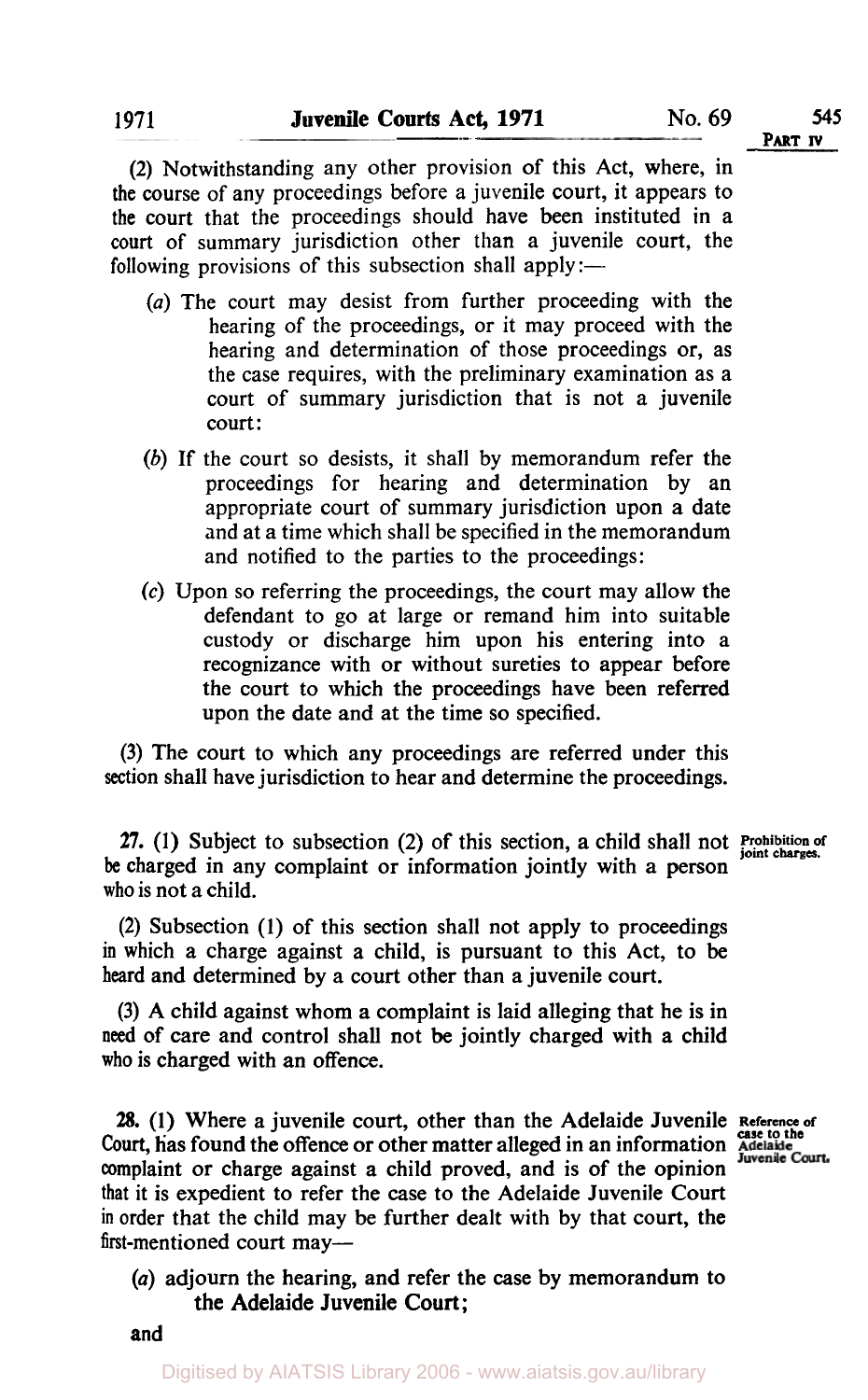*(b)* transmit to the Adelaide Juvenile Court the information, complaint or charge together with the evidence, a statement of the findings of the court, and any other relevant documents.

(2) Upon so referring the case, the court may, subject to the provisions of section 30 of this Act, order that the child be brought before the Adelaide Juvenile Court on a day and at a time specified in the order.

(3) The Adelaide Juvenile Court shall consider the evidence taken by the court by which the case was so referred, the finding of that court and the reports made upon the child pursuant to any order of that court, or the Adelaide Juvenile Court, and any other relevant matters, and may make any order authorized by law in respect of the child as if the information, complaint or charge against the child had been heard and determined by the Adelaide Juvenile Court.

**Attendance at 29.** (1) Where a child is for any reason brought before a juvenile parent, etc., of **court**, the court may order that his parents or guardian shall attend parent, etc., of court, the court may order that his parents or guardian shall attend<br>hild charged court the court before which the cose is beard on determined during all at the court before which the case is heard or determined during all the stages of the proceedings, unless sooner excused by the court.

> (2) When the court makes an order under subsection (1) of this section directed to a guardian of the child who is not a parent of the child, the attendance of the father or the mother of the child, or both, may also be ordered.

> (3) When the court makes an order under subsection (1) of this section, it may adjourn the hearing of the case.

> **(4)** The clerk of court shall cause every such order to be served upon the parent or guardian named therein.

> *(5)* The order shall be deemed sufficiently served if a notice containing a copy thereof is served personally on the parent or guardian or posted addressed to him at his last known place of abode or business a reasonable time before the date of hearing of the **case.**

> (6) Any person who, having been served with an order under this section, fails to attend the court in compliance therewith shall be guilty of an offence and liable to a fine not exceeding one hundred dollars.

> **(7)** Notwithstanding anything contained in this section, the **court**  may, if it thinks it expedient and just to do so, proceed with the hearing and determination of the case in the absence of the parent or guardian.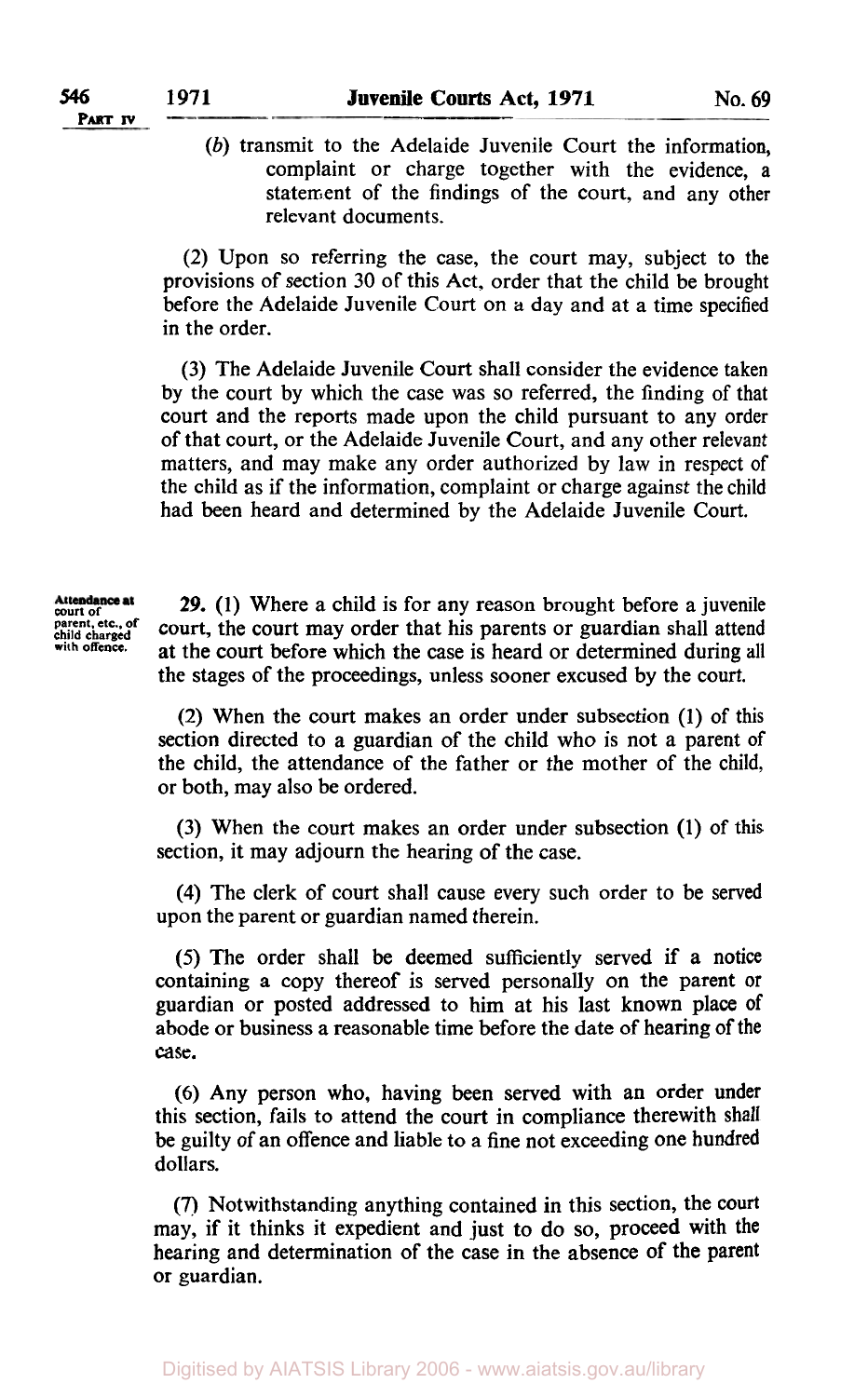**PART** *IV* 

**30. (1)** Notwithstanding anything contained in any other Act, **Remand of child during**  where the hearing of any proceedings against a child is adjourned course of proceedings. by a juvenile court or referred by one court to another under any provision of this Act and the child is not allowed to go at large and not released on bail, any juvenile court may, from time to time, order that the child be remanded to a home or other suitable place (not being a prison) or in the temporary custody of a suitable person, for a period not exceeding in either case, twenty-one days.

(2) A child shall not be remanded in custody to a home unless in the opinion of a juvenile court-

- $(a)$  the child is likely to abscond;
- or
- *(b)* the child is in need of care and control for the period of the remand;

or

- (c) it is desirable in the interests of the child that he be remanded in custody;
- or
- (d) it is necessary for the protection of the general public, or any person or property, that the child be remanded in custody.

(3) This section shall not fetter in any way the discretion of a court to allow a child to go at large, or to release a child upon bail where, in the opinion of the court it is appropriate to do so.

**(4)** The court which makes an order under subsection **(1)** of this section, or the Adelaide Juvenile Court, may at any time revoke the order and in lieu thereof make another order allowing the child to go at large, or releasing him on bail, or remanding him to **a** home or other suitable place (not being a prison) or in the temporary custody of a suitable person, for a period not exceeding twenty-one days.

*(5)* Notwithstanding the foregoing provisions of this section, the court referred to in either of those subsections, if constituted of a Judge or special magistrate, may, with the consent of the child or of the parent or guardian of the child, order that the child **be**  remanded for a period exceeding twenty-one days but not exceeding thirty-five days.

**31.** (1) Where a justice is satisfied by the evidence of a legally **Extension of**  $\text{value of a result}$ qualified medical practitioner that the attendance before a court of any child in respect of whom an offence is alleged to have been committed would involve serious danger to his life or health, the justice may take in writing the deposition of the child, and shall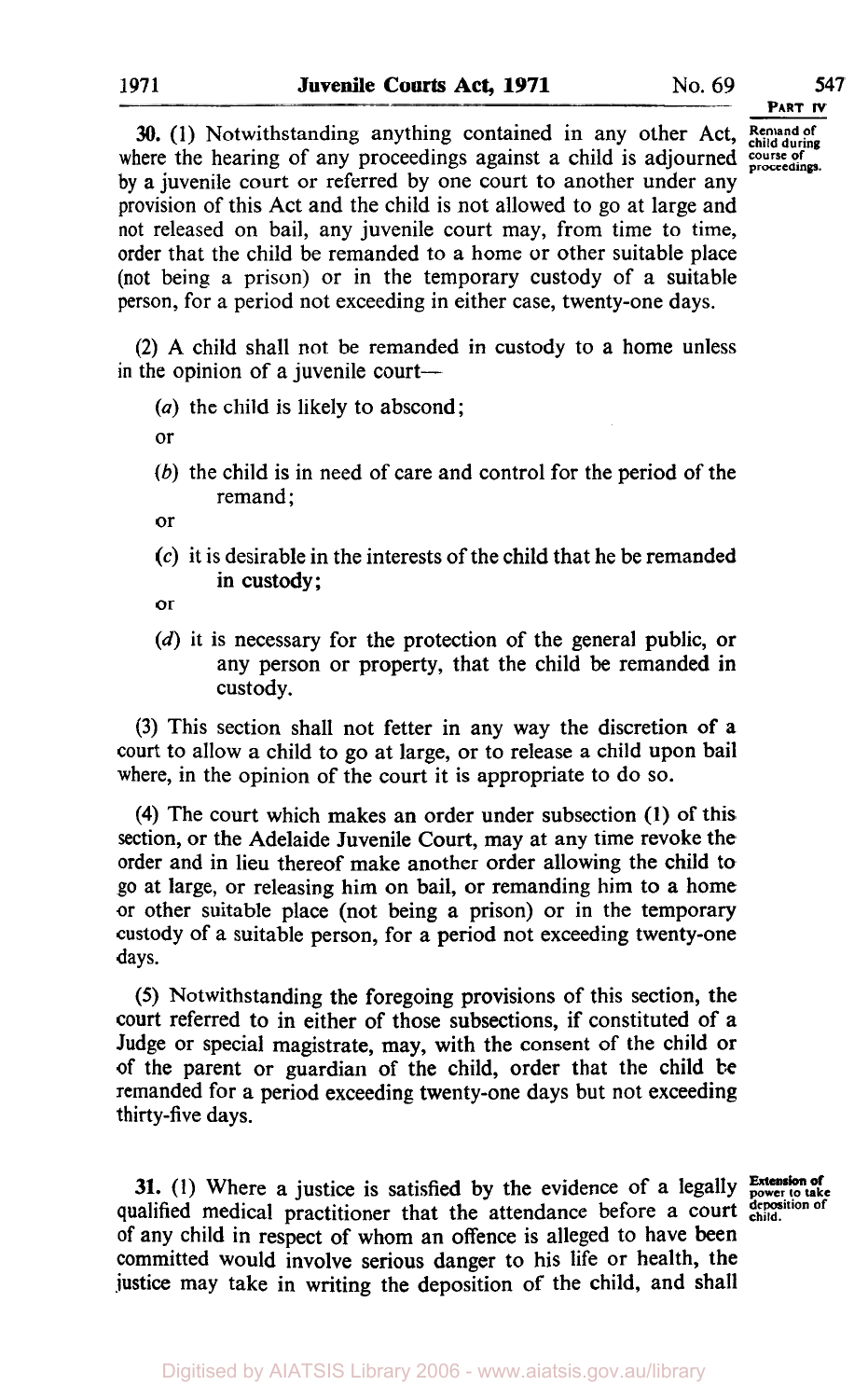**PART IV** 

thereupon sign the deposition and add thereto a statement of his reasons for taking it and of the day when and the place where it was taken and of the names of the persons (if any) present at the taking thereof.

(2) The justice shall, if the child is of or over the age of ten years, take the deposition on oath.

*Admission of* **32.** Where, in any proceedings in any court in respect of an offence exidence. against a child, the court is satisfied-

- *(a)* by the evidence of a legally qualified medical practitioner that the attendance before the court of the child would involve serious danger to his life or health;
- or
- *(b)* that the child is dead,

any deposition of the child taken pursuant to section 31 of this Act shall be admissible in evidence either for or against the accused person without further proof thereof if it purports to be signed by the justice by or before whom it purports to have been taken; but the deposition shall not be admissible in evidence against the accused person unless it is proved that reasonable notice of the intention to take the deposition has been served upon him and that he or his counsel or solicitor had, or might have had, if he had chosen to be present, an opportunity of cross-examining the child making the deposition.

**Examination** as to mental<br>condition of

33. **A** juvenile court before whom a child is brought may, if it has reason to suspect that the mental condition of a child is such as to affect the criminal responsibility of the child, cause the child to be examined by a properly qualified person, and may accept as evidence the written or oral report (whether on oath or otherwise) of that person as to the child's mental condition.

## **PART V PART V**

## **SPECIAL PROVISIONS RELATING TO THE HEARING AND DETERMINATION OF COMPLAINTS, ETC.**

**Duty of court** *to* **explain etc. proceedings,** 

**34.** Where a child in respect of whom proceedings have **been**  brought before a juvenile court, is not represented by counsel or solicitor, the court-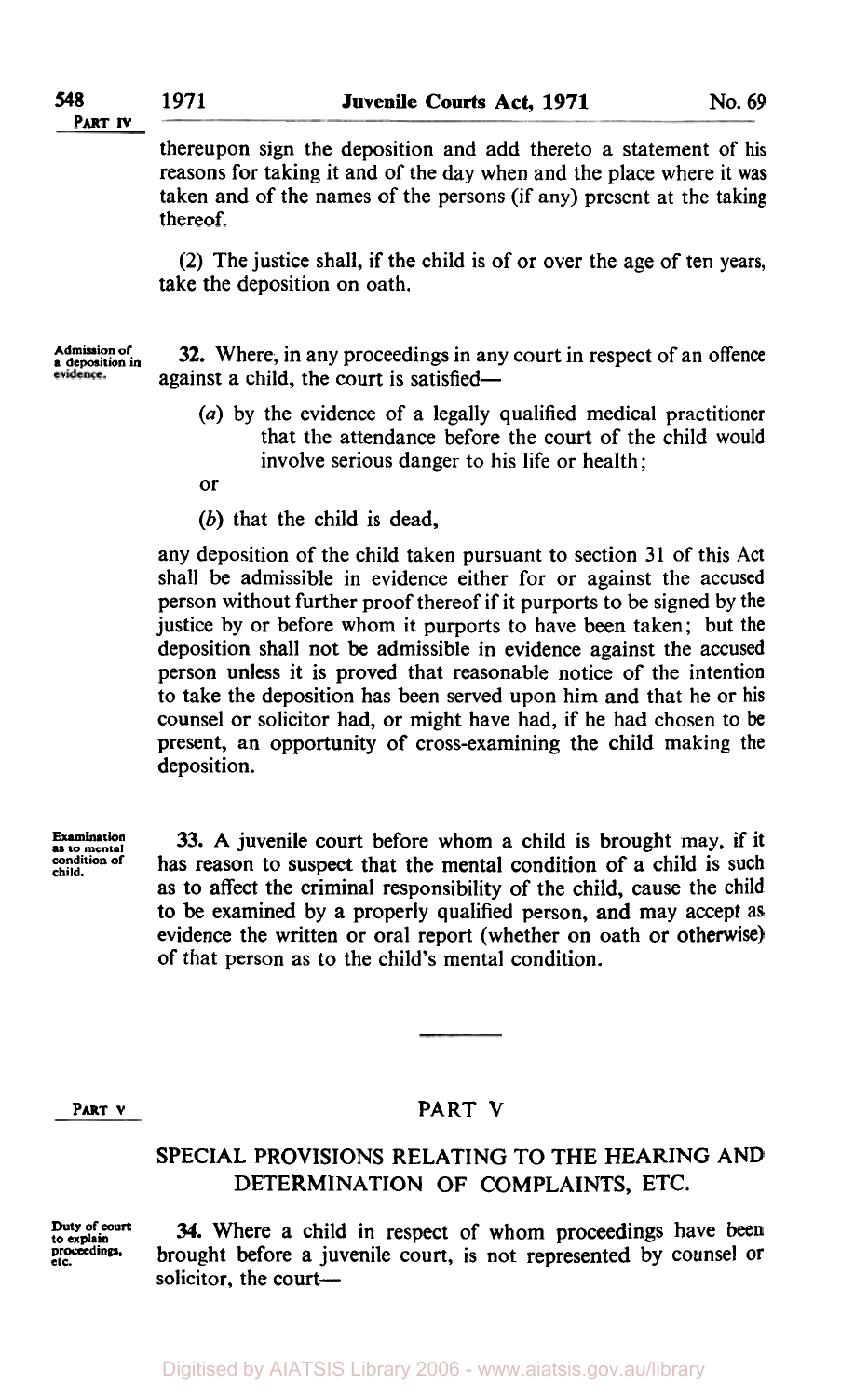- **PART V**
- *(a)* shall satisfy itself that the child understands the proceedings and shall, if necessary, explain to him in simple language the nature of the allegations against him, including their legal implications, such as the intention to commit the offence, but no particular form of words shall be necessary ;

and

*(b)* may ask the child questions to elicit his version of the facts and may cross-examine any witnesses,

but no order or adjudication of a court shall be regarded as invalid or defective on the ground only of failure to comply with this section.

35. (1) Where a child is charged before a juvenile court with any indictable offence or offences (other than homicide), the child at **Power of<br>juvenile court**<br>to take plea of indictable offence or offences (other than homicide), the child at **to take plea of guilty to an**  any stage of the proceedings, and whether any statement has been *indictable* by **taken** from any witness or not, may plead guilty to the charge or any of the charges laid against him.

**(2)** The court shall, at the commencement of the proceedings, inform the child and his parent or guardian (if present) of the child's tight so to plead, and may, if it thinks fit, make a statement explaining the procedure under this section.

**(3)** Where a child pleads guilty pursuant to this section, the procedure of the court shall, subject to this Act, be the same as the procedure of a court of summary jurisdiction, and the provisions of the Justices Act, 1921-1969, shall, so far as they are applicable and not inconsistent with this Act, apply to and in relation to the hearing and determination of the charge.

**(4)** If, after the child has so pleaded guilty, the court after consideration of any facts stated by the prosecutor or given in evidence, is of the opinion that the time for taking the plea should be postponed, it may order that the plea of guilty be withdrawn; and thereupon all further proceedings in respect of the offence shall, subject to this Act, be conducted in accordance with this Act and the Justices Act, **1921-1969,** as if the child had not so pleaded guilty.

*(5)* **If** any such further proceedings are taken, the child shall not, **by** reason of his plea of guilty be entitled **to** plead *autrefois convict.* 

**36. (1)** Where a child appears before a juvenile court constituted **Procedure where child of** a Judge or special magistrate on an information charging the **charged indictable**  child with an indictable offence (other than homicide) to which the **offence** does child does not plead guilty, the court may, subject **to** this Act, hear and determine the matter before the court in a summary way or proceed to hold a preliminary examination in respect **of** the alleged offence.

with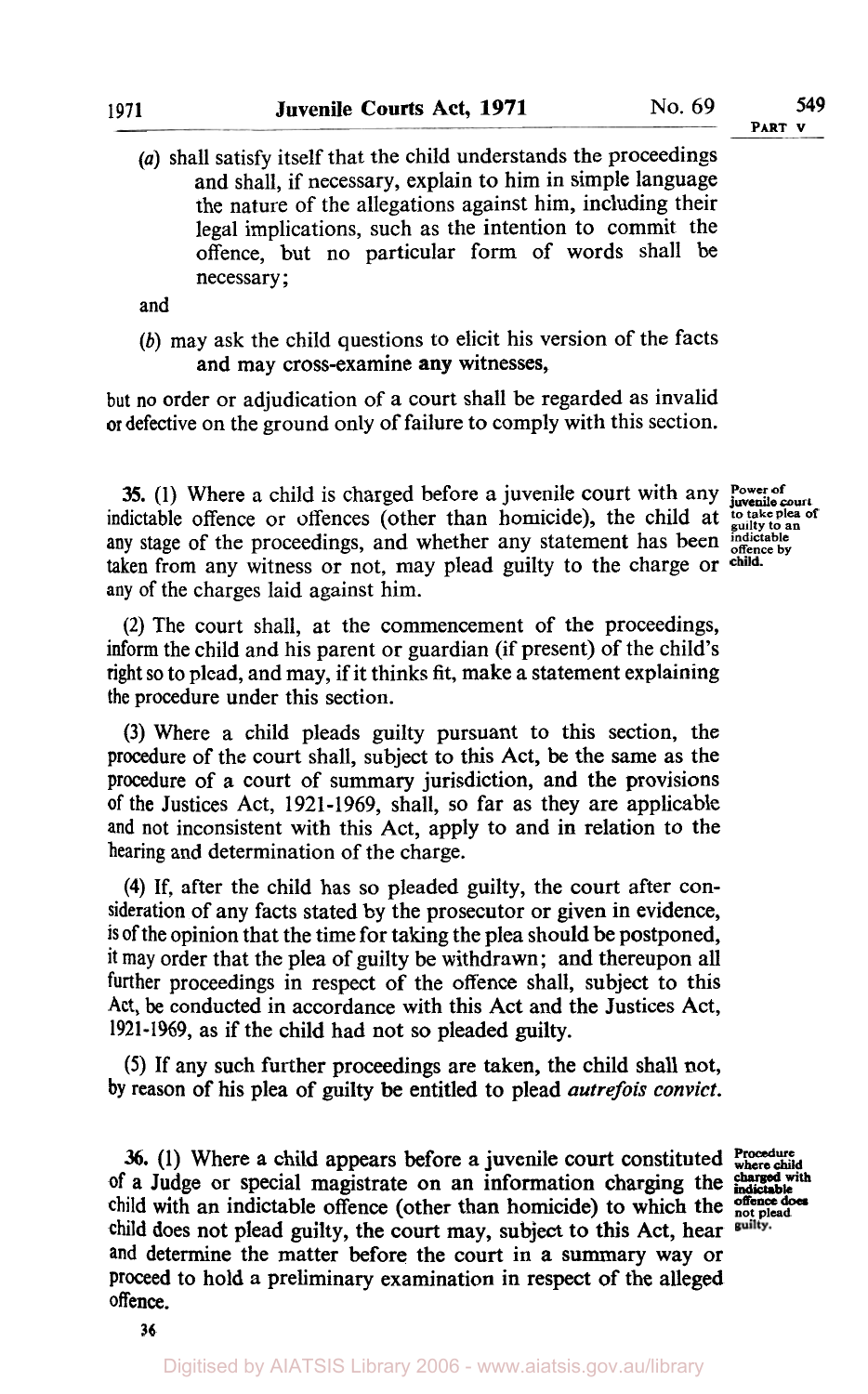**PART V** 

**(2)** Before exercising his discretion under subsection **(1)** of this section, the Judge or special magistrate constituting the court shall—

- *(a)* explain to the child and his parent or guardian (if present) the relative implications of the matter being dealt with in a summary way and of committing the child for trial before the Supreme Court or the District Criminal **Court**  and give them an opportunity of making representations for the consideration of the Judge or magistrate;
- and
- *(b)* have regard to the nature of the charge, the age of the child, the circumstances of the case and the representations made by or on behalf of the child or his parent or guardian or by the prosecutor or an officer **of** the department.

**(3)** The matter shall be heard and determined in a summary way unless the Judge or special magistrate is satisfied having regard to all the facts and circumstances known to the court, that it is desirable, in the interests of the administration of justice, to commit the child for trial to the Supreme Court or the District Criminal Court.

**(4)** Where a child appears before a juvenile court constituted of justices or a special justice on an information charging the child with an indictable offence (other than homicide) to which the child does not plead guilty, the justices or special justice shall desist from further proceeding with the hearing and shall, by memorandum, refer the proceedings for hearing before a juvenile court constituted of a Judge or special magistrate upon a date and at a time specified in the memorandum and notified to the parties.

*(5)* The court so referring the proceedings may, subject to the provisions of section **30** of this Act, make an order that the child be brought before the court to which the proceedings have been referred on a day and at a time specified in the order.

**Alternative verdict.** 

**37.** Where an information charging a child with an indictable offence is heard and determined in a summary way by a juvenile court and, if that offence were tried before the Supreme Court, that court would have power to record an alternative verdict to the offence charged, the juvenile court may record an alternative verdict to the offence with which the child is charged.

**Procedure m committal for trial.** 

**38.** Where-

*(a)* a child charged on information with an indictable offence before **a** juvenile court **does** not plead guilty **of** that offence;

and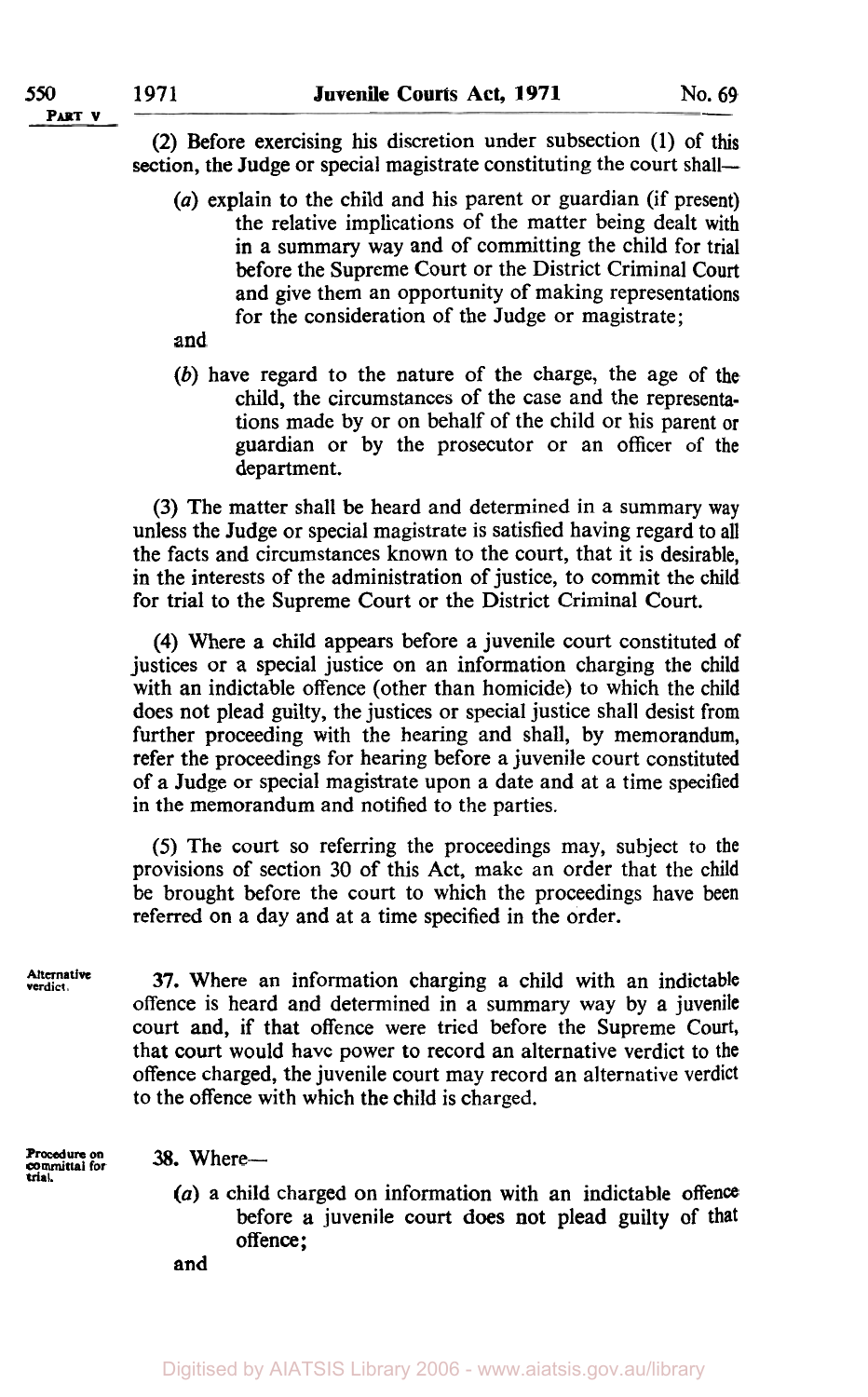*(b)* the court does not decide to hear and determine the proceedings in a summary way,

the court shall hold the preliminary examination and, subject to **this** Act and the appropriate provisions of the Justices Act, 1921-1969, commit the child for trial before the Supreme Court.

**39.** (1) Subject to this section, a juvenile court constituted of a **Power of invenile court** Judge **or** special magistrate which has found a child guilty of an *to sentence child for*  indictable offence (other than homicide) following a plea of guilty **indictable offence or**  or a summary hearing and determination may deal with the child suppreme Court in accordance with the powers of the court under this Act, or may **for sentence.**  commit the child to the Supreme Court.

**(2)** Before exercising his discretion under subsection **(I)** of this section, the Judge or special magistrate constituting the court shall—

*(a)* explain to the child and his parent or guardian (if present) the nature of the discretion vested in the court and the relative implications of the child being dealt with in accordance with the powers of the juvenile court under this Act and of committing the child to the Supreme Court for sentence and give them an opportunity of making representations for the consideration of the Judge or special magistrate;

and

*(b)* have regard to the nature of the charge, the age of the child, the circumstances of the case and the representations made by or on behalf of the child or his parent or guardian or by the prosecutor or an officer of the department.

**(3)** The juvenile court shall deal with the child in accordance **with** the powers of the court under this Act unless the court is satisfied, having regard to all the facts and circumstances known to the court, that it is desirable, in the interests of the administration of justice, to commit him to the Supreme Court for sentence.

**(4)** Where a child who has pleaded guilty before a juvenile court *<sup>10</sup>*an indictable offence is committed to the Supreme **Court** for sentence-

*(a)* the juvenile court shall make written notes of the facts stated by the prosecutor and of any statement made by the defendant in contradiction or explanation of the facts stated by the prosecutor and shall forward those notes to the Attorney-General together with the statements **(if** any) **of** witnesses tendered by the prosecutor to the Court;

and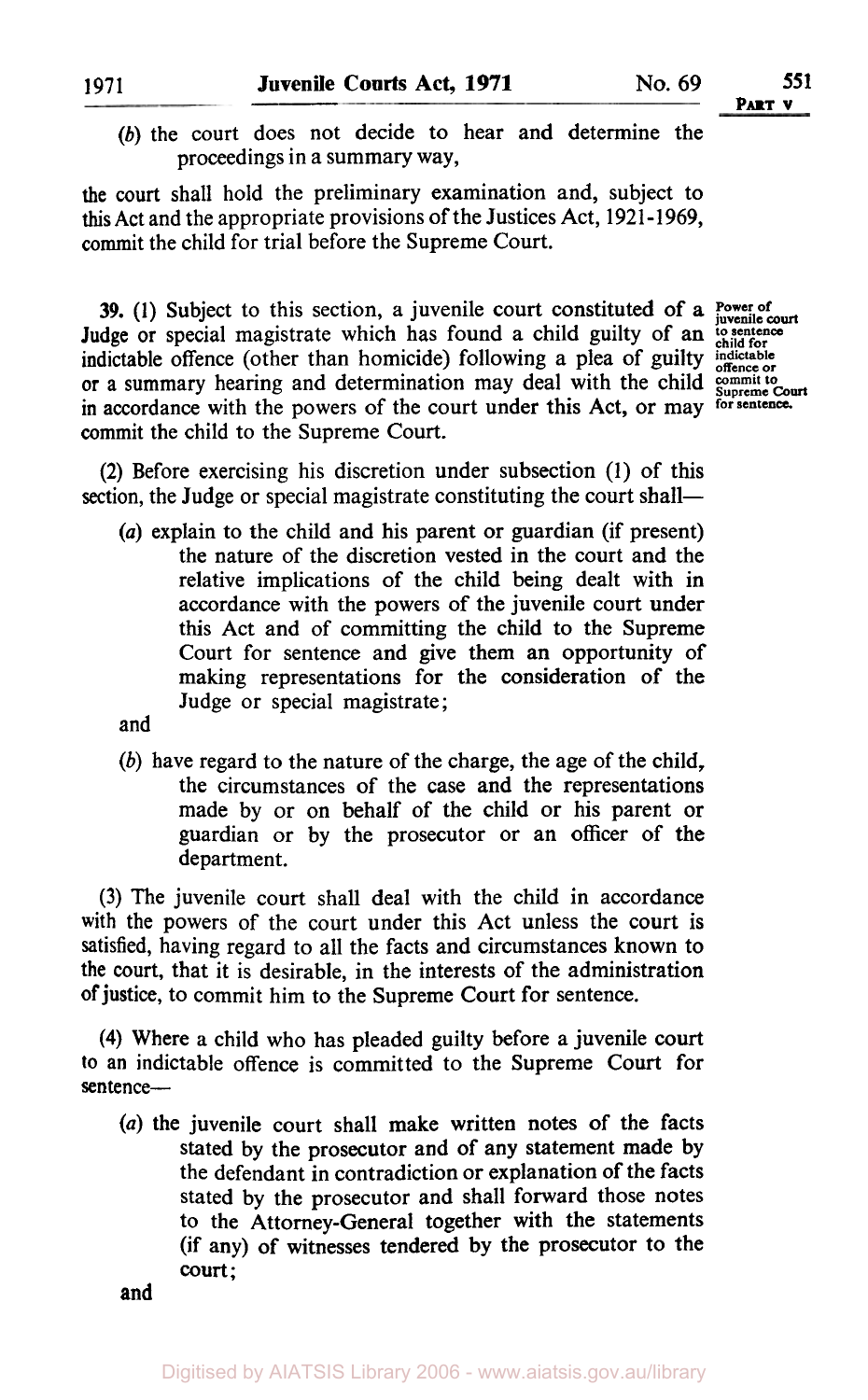**PART V** 

(b) the Attorney-General shall cause the notes and the statements of witnesses to be delivered to the proper officer of the Supreme Court at the place where the child is to appear for sentence, before or at the opening of that court on the first sitting thereof, or at such other time as the Judge who is to preside in such court may order.

*(5)* Where a child who has been found guilty of an indictable offence following a summary hearing and determination is committed to the Supreme Court for sentence-

*(a)* the juvenile court shall forthwith forward the record of the case, or cause it to be delivered, to the Attorney-General together with the information, evidence, a statement of the finding by the court and other relevant documents (if any);

and

(b) the Attorney-General shall cause the record, information, evidence, statement and other relevant documents (if any) to be delivered to the proper officer of the Supreme Court at the place where the child is to appear for sentence, before or at the opening of that court on the first sitting thereof, or at such other time as the Judge who is to preside in that court may order.

**(6)** Upon the appearance of the child for sentence before the Supreme Court, that court may pass sentence or otherwise deal with him as if he had been committed for trial to that court and had pleaded guilty or been found guilty (as the case may be) in that court, and all the same consequences shall ensue as if he had been so committed and had so pleaded guilty or been found guilty; but if, for any reason, it appears to the Judge of that court that the plea of guilty, if any, should be withdrawn, he may advise the child, and allow him, to withdraw the plea and, if it is thereupon withdrawn, the child shall be deemed to have been committed for trial, and may forthwith, or after adjournment, and notwithstanding that no information has been filed in that court, be arraigned, and the case shall proceed in the usual course.

**Remand on committal.** 

**40.** Where a child is committed by a juvenile court to the Supreme Court for trial or sentence, the juvenile court may release the child on bail or remand him to a home or to any other suitable place (not being a prison) to be there detained until he is released or delivered in due course of law.

**Power to order examination. etc., of child.** 

**41. (1)** Where a child has pleaded guilty before **a** juvenile court, or the court has found that the offence with which the child is charged or other matter alleged against the child is proved, the court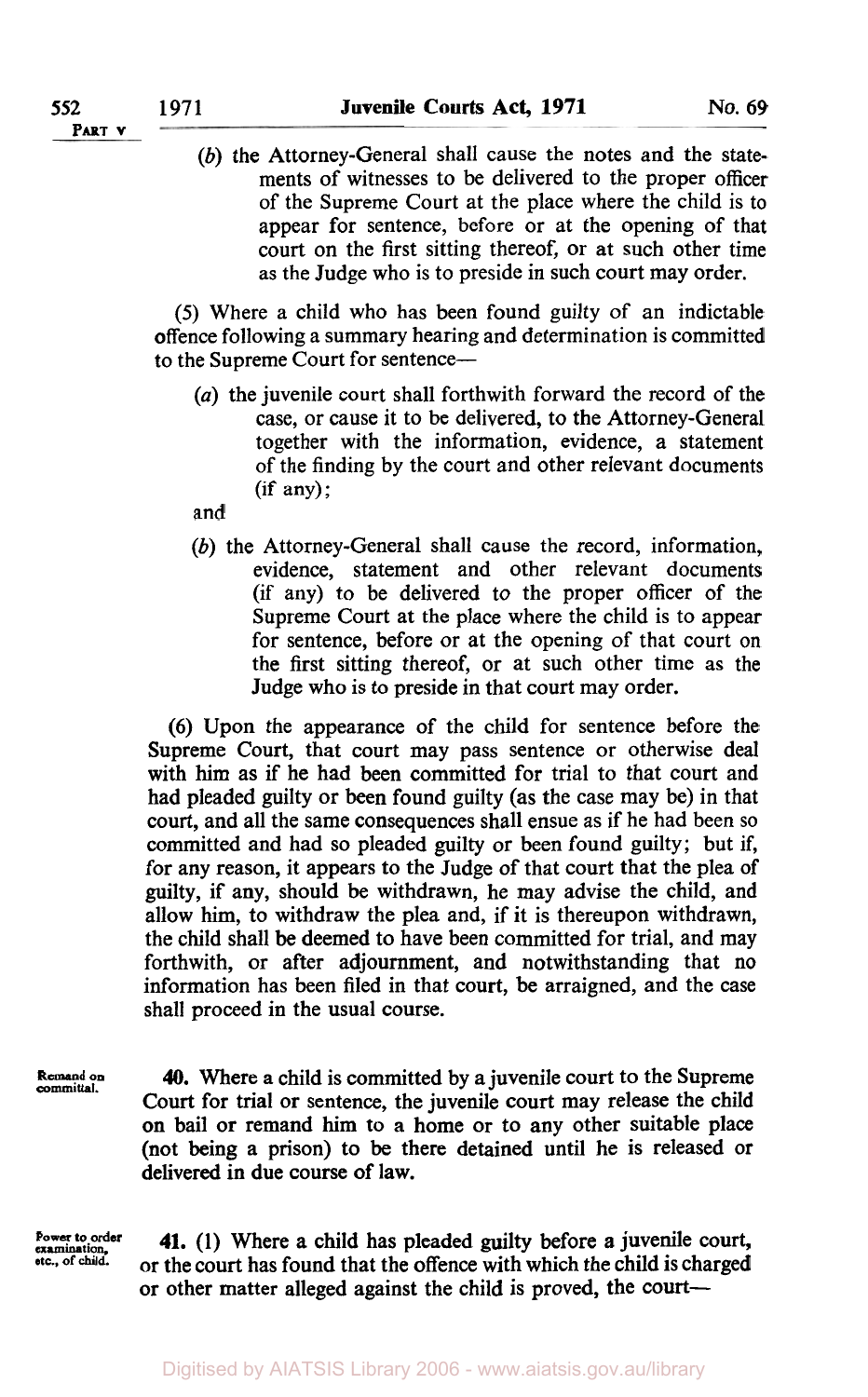*(a)* may order that the child attend at an assessment centre, or if he has been remanded in custody, that he be taken to an assessment centre, so that he may be examined and an assessment made of his personal circumstances and social background and the most appropriate means of rehabilitating him;

and

*(b)* may order that such further examinations and reports be made or prepared as the court thinks fit.

**(2)** The court may consider and act upon any report on the child prepared under subsection (1) of this section and any other report on the child's character, conduct, upbringing, physical condition and past history, if the report is prepared by a person to whom those matters are personally known or who has personally investigated those matters; but, subject to subsection **(3)** of this section, before passing any sentence on the child-

- *(a)* so much of the contents of any such report as is detrimental to the child shall be made known to the child or his parent, guardian, counsel or solicitor if the child, parent, guardian, counsel or solicitor so requests;
- *(b)* the child or his parent, guardian, counsel or solicitor shall, if he so requests, be given an opportunity of crossexamining the person who prepared the report on the matters dealt with therein;
- and
- $(c)$  the court shall, if so required by the child, or his parent, guardian, counsel or solicitor, procure the attendance **of** that person before the court for cross-examination.

**(3)** Notwithstanding anything contained in subsection (2) of this section, the court, if it is of the opinion that the report contains material which, if disclosed to the child, or his parent or guardian, may be prejudicial to the welfare of the child, may in its discretion order that the whole or any part of the report shall not be made known to the child, or his parent or guardian.

**(4)** Until the examination of the child has **been** completed, or a report required by the court has been procured, the court or a justice may, from time to time, adjourn the hearing and subject to section **30** of this Act, remand the child into suitable custody.

**42. (1)** Subject to the provisions **of** this section, a complaint **Complaint that child is in need**  alleging that a child is in need of care and control shall be heard **of care and control**  and determined by a juvenile court **in** accordance with the following provisions :-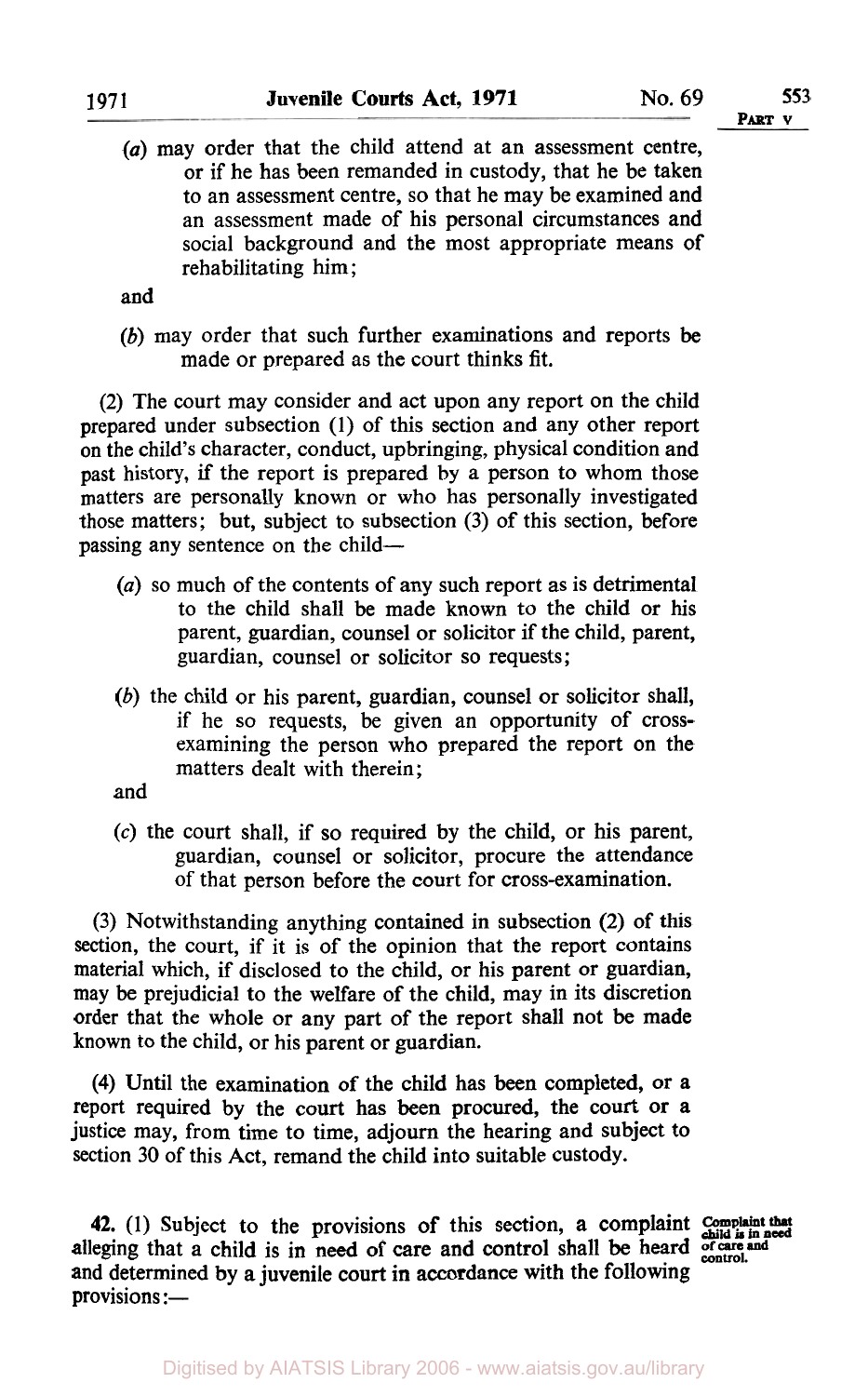- *(a)* When hearing a complaint alleging that a child is in need of care and control, the juvenile court shall first proceed to hear and determine the allegation that the child has committed an offence.
- *(b)* On being satisfied, either by an admission or upon proof, that the offence alleged against the child has been proved, the court shall record that finding and proceed to hear and determine the allegation that the child is in need of care and control.
- *(c)* The court, on being satisfied on the balance of probabilities, either by admission or upon proof, that the child is in need of care and control of a kind that may be provided by the court under this section, shall record its finding that the complaint laid against the child has been proved.
- (d) When hearing the allegation that a child is in need of care and control-
	- (i) the court shall not be bound by the laws or rules of evidence and may admit any evidence which, in the opinion of the court, will assist to determine the allegation in a manner that appears to the court to be in the best interests of the child;

and

(ii) the court shall determine the allegation in a manner that appears to the court to be in the best interests of the child.

**(2)** When a juvenile **court** makes a finding that a complaint alleging that a child is in need of care and control has been proved, no conviction shall be recorded, but the court may make an order or adjudication in accordance with the following provisions:-

- *(a)* upon being satisfied that no further order is necessary or desirable to secure adequate care and control for the child, it may dismiss the complaint and discharge the child:
- *(b)* it may discharge the child upon his entering into a recognizance, with or without sureties, upon condition that he will be of good behaviour and will appear, if **so**  required by a juvenile court, before the court to be further dealt with by the court, and upon any one or more of the following conditions that the court may think fit to include in the recognizance-
	- (i) that he will be under the supervision of an officer of the Department nominated by the Director-General and obey the directions of that **officer;**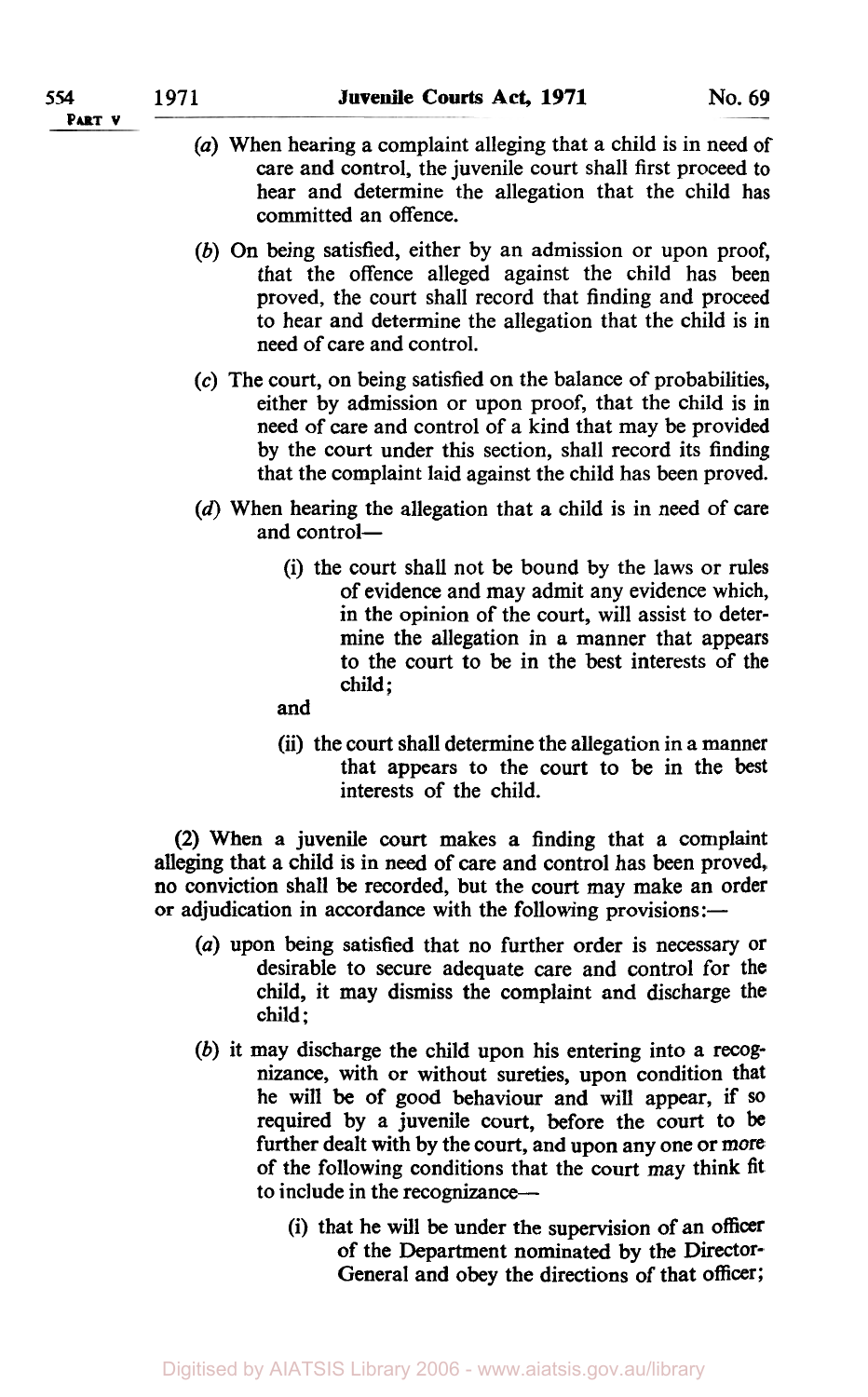## **1971 Juvenile Courts Act, 1971** No. **69 555**

**PART V** 

- (ii) that he will attend a youth project centre at such times as may be stipulated in the recognizance or required of him by the Director-General and will obey any directions that may be given him by or on behalf of the person in charge of the centre;
- and
- (iii) any other conditions that the court may think necessary or desirable ;

**or** 

(c) place the child under the care and control of the Minister for a period of not less than one year but expiring on or before the day on which the child attains the age of eighteen years.

(3) A recognizance under subsection (2) of this section shall be effective for a period, not exceeding two years, specified in the recognizance.

**(4)** Where an order is made placing a child under the care and control *of* the Minister, the court may make an ancillary order committing the child to a home for a period not exceeding twenty-one **days.** 

**43.** (1) Subject to this Act, where it is alleged that a child has Manner in committed an offence and that child had attained the age of sixteen offences years but had not attained the age of eighteen years on the date of child over age the alleged offence, proceeding in respect of the alleged offence shall to be dealt be heard and determined before a juvenile court.

(2) On finding a charge proved, either **by** admission, or upon proof, a juvenile court may, subject to this section, make an order or adjudication in accordance with the following provisions:—

- *(a)* upon being satisfied that no further order is necessary or desirable to secure adequate care and control for the child, the court may **dismiss** the charge and discharge the child;
- *(b)* upon convicting the child or without convicting the child, the court may order the child to pay a fine not exceeding one hundred dollars, or if a lesser maximum fine is prescribed for the offence, a fine not exceeding that maximum ;
- *(c)* upon convicting the child, or without convicting the child, the court may discharge the child upon his entering into a recognizance, with or without sureties, upon condition that he will be **of** good behaviour and will appear, if **so**